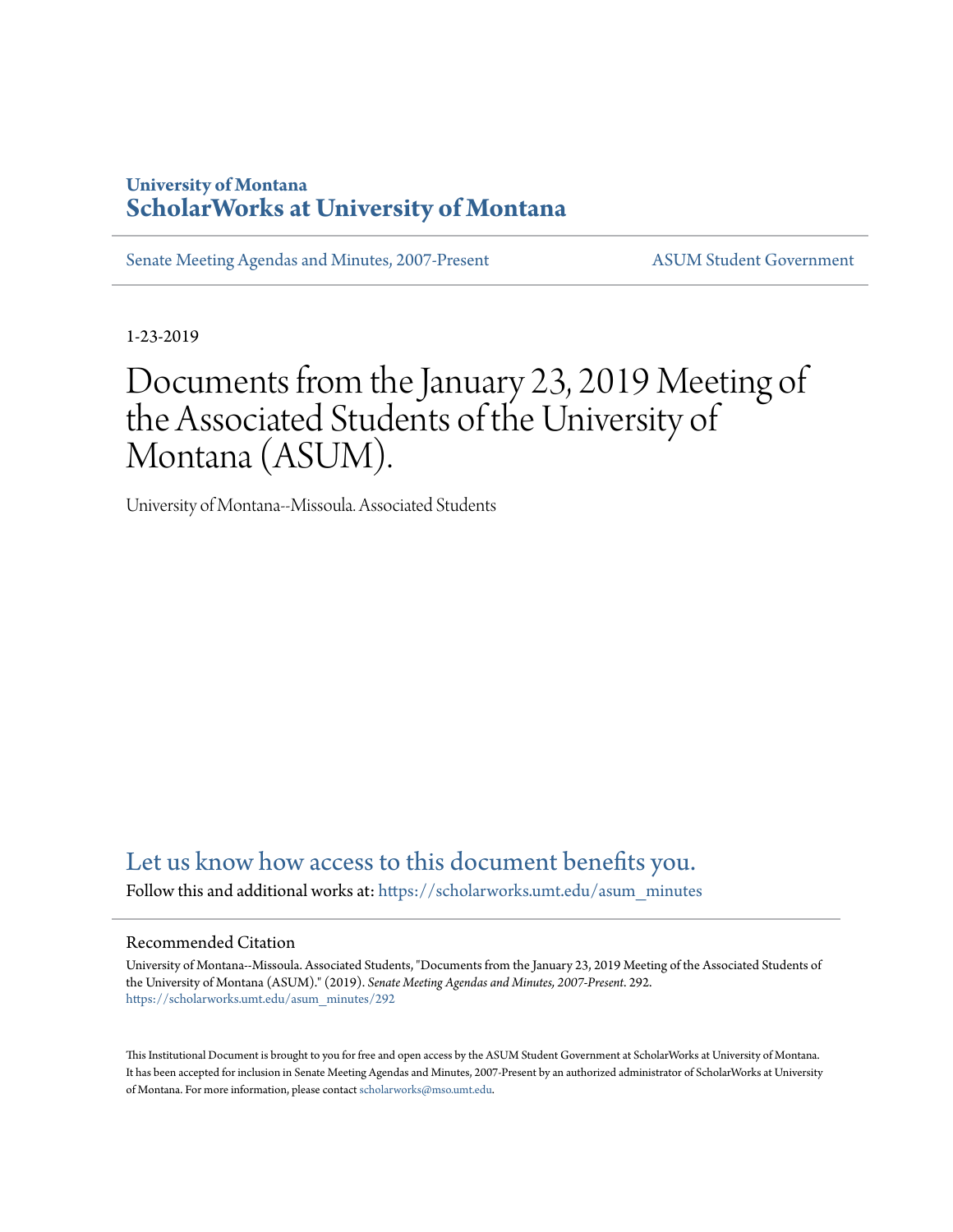

#### **ASUM SENATE AGENDA Wednesday, January 23, 2019 UC 225 – 6:30 P.M.**

## **1. CALL MEETING TO ORDER**

- **2. ROLL CALL**
- **3. APPROVAL OF MINUTES**  January 16, 2019

#### **4. PUBLIC COMMENT**

#### **5. PRESIDENT'S REPORT**

- a. Tommy Jensen, ASUM Student Service Award Winner
- b. Nancy Clouse and Wendy Walker, Mansfield Library a. Scholarworks
	- b. Open Educational Resources
- c. Capitol Day, Tuesday, February 12
- d. Tentative SBA Timeline
	- a. January 30 BOR policy and MOU information item
	- b. February 6 BOR policy and MOU vote
	- c. February 13 BOR policy and MOU due to OCHE
	- d. March 7 & 8 BOR meeting in Helena
- e. Commencement regalia
- f. Committee reports
- g. Other

#### **6. VICE PRESIDENT'S REPORT**

- a. Committee updates
- b. Committee reports
- c. SB20-18/19 Resolution Establishing the Jane Doe Ad Hoc Committee
- d. Other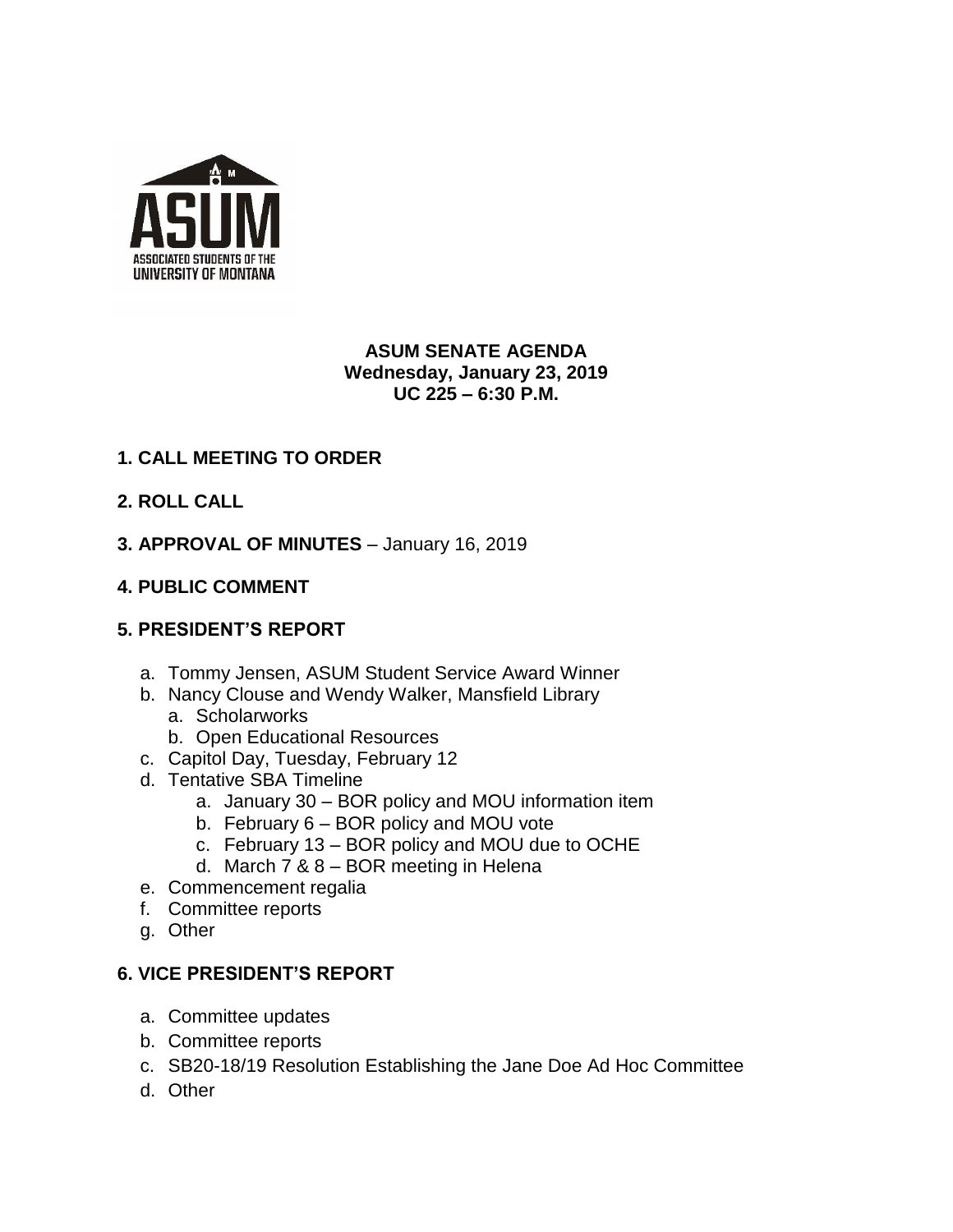### **7. BUSINESS MANAGER'S REPORT**

**Zero-Base Carryover \$207,722.64 S.T.I.P. \$206,353.47 (\$202,987.48) Special Allocations: \$12,050.32 (10,497.32) Spring Travel: \$23,817.45 Union Emergency: \$6,195.00**

- a. Forestry Student Association Special Allocation \$3,053.23 (\$1,153.00)
- b. Intervarsity Special Allocation \$6850.00 (\$400.00)
- c. Intervarsity S.T.I.P. \$2769.99 (\$2769.99)
- d. UMATSA \$596.00 (\$596.00)
- e. Birthdays
- f. Other

#### **8. COMMITTEE REPORTS**

#### **9. UNFINISHED BUSINESS**

- a. SB21-18/19: Resolution Defining the Student-at-Large
- b. SB22-18/19: Resolution Regarding Support for Legislation Creating Greater Access to State Funds for the University System

#### **10. NEW BUSINESS**

#### **11. COMMENTS**

**12. ADJOURNMENT**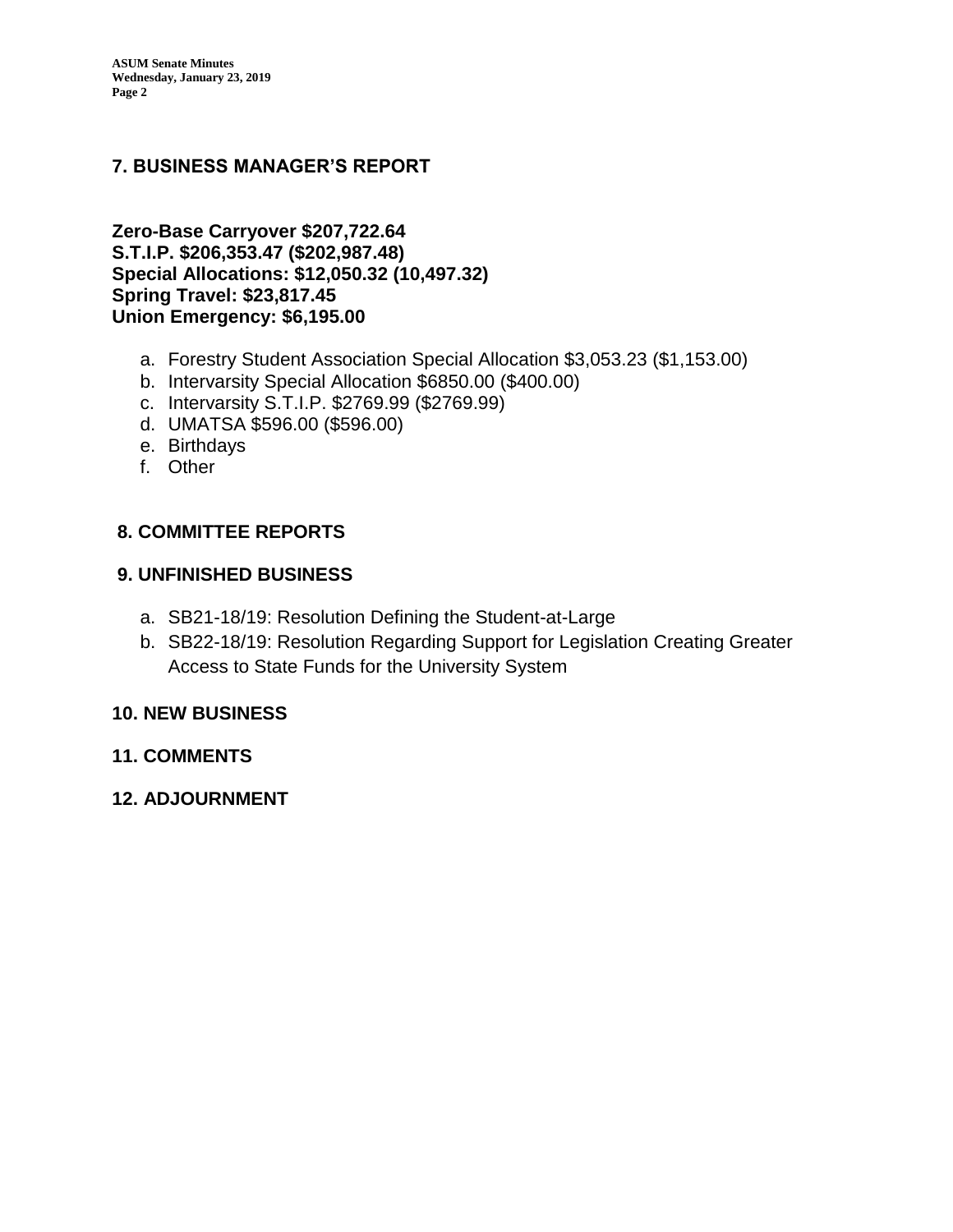#### **ASUM Senate Minutes** *Wednesday, January 23, 2019 UC225, 6:30 p.m.*

Chair Welch called the meeting to order at 6:31 pm. Present: Senators Akmal, Anderson, Belcher, Corkish, Davis, Flanagan, Glueckert, Gregory, Grewell, Haggart, Hanley, Hiett, Hutchinson, Johnston, Koch, Milton, Miranda, Nelson, Pablo, parsons, Paz, Pease, Powell, Schei; Business Manager Schafer; Vice President Welch; President Butler; and Advisors Renner-Fahey and Stark. Senators Brown and Woody arrived late but were excused.

The minutes from the January 16, 2019 meeting were approved.

#### **Public Comment**

- Sonny Capece, Forester's Ball Treasurer
	- o Forester's Ball Special Allocation request
	- o Additional fees from the city of Missoula mean higher fees for the event
		- Gym will be very flammable and there are additional fees for on-site fire truck
- Mental Health Awareness week is the first week of February
	- o Curry Health Center, President's Office, Interfaith groups
	- o Special Allocation request under the name of Intervarsity
		- Would like for the request to be reconsidered
	- o Event is so expensive because they are bringing in outside speakers
	- o Hope to promote a feeling of community on campus
	- o Schei: How can students get involved, since this is an interfaith event?
		- Some of the speakers are Christian and some are not, but any students can come to the events
		- A mental health first aid event is also happening
	- o Flanagan: Can you elaborate on the honoraria for the speakers?
		- Would like to pay 4 speakers, 3 are from out of town
	- o Koch: How can student groups get involved?
		- Student group coordinator sent out an email to all student groups, and another one will be coming
	- o Hiett: If you aren't allocated money from ASUM for these events, what will happen?
		- Will have to scrape from the other Christian groups
		- May hold a fundraiser
		- Some community interest for past Veritas forums, some support from students
	- o Flanagan: What kind of turnout are you expecting? Can you elaborate on the trainings?
		- The first Veritas forum had 700 people attend, so they are hoping for a big turnout again
		- Hope for funds to reserve UC Ballroom and UC Theater
		- This topic is relevant and interesting to the community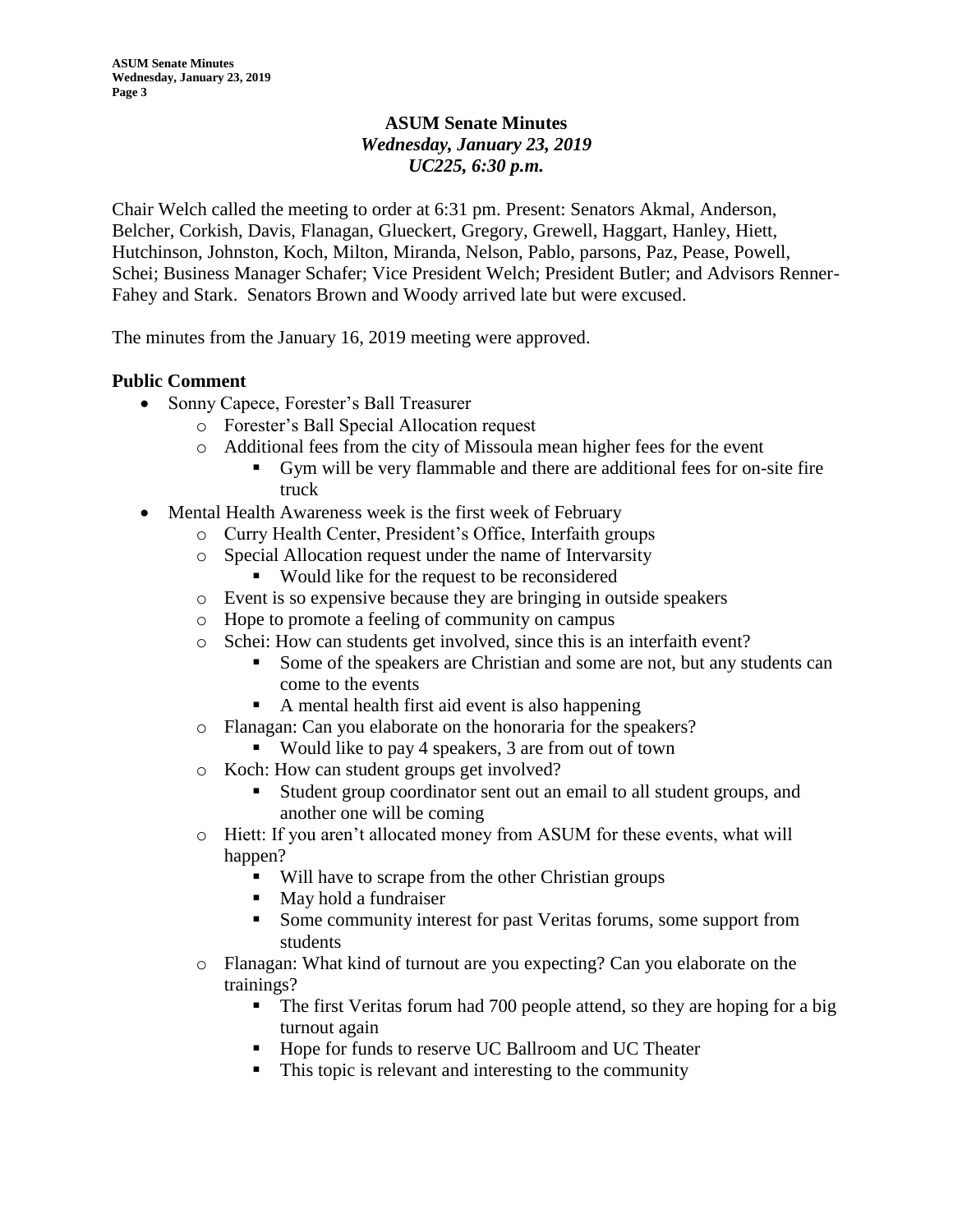- Spiritual health training in the UC. Mental Health training will happen in the UC and the residence halls. The mental health training will be in collaboration with a community organization.
- Trainings on Saturday, February 9 and 16
- Matt Neuman, Kaimin Editor
	- o Thicker Kaimin than in the past (32 pages)
	- o Kaimin is hoping to take over some of what used to be in the Independent
	- o Will publish letters to the editor every week
	- o Kaimin has special rates for student group advertising
	- o Taking submissions for creative writing. There is also a new meme column
	- o The Kaimin is working on its brand, and the Kaimin is real news
	- o Schei: How will the Kaimin cover ASUM elections?
		- May be doing more this year, but not sure yet
	- o Parsons: Are there increases in printing costs with the larger Kaimin?
		- The new Kaimin business manager is doing better, so ad sales have increased and cover these costs
	- o Paz: Do you have office hours?
		- **If students come by the Kaimin office, Matt is there most of the time**

#### **President's Report**

- Senator Glueckert swearing in
- Tommy Jensen, ASUM Student Service Award Winner
	- o Tommy is a student at West Campus but very active on all campuses
- Capitol Day/Lobby Day Tuesday, February 12
	- o There will be a bus to take students to Helena to engage with legislators
	- o Senators must RSVP for this event using the RSVP form so that we know how many buses to take
		- Hometown is included so that legislator meetings can be planned
		- Please share the Facebook event
	- $\circ$  VP Welch: Facebook page is called We <3 Higher Ed and includes info, schedule, and RSVP
		- Only RSVP if you can go
	- o Will likely leave around 7-8am and get back around 6pm
	- o Please RSVP by Thursday, February 7
	- o Parsons: How will this trip be funded?
		- **EXTIP.** All legislative funding comes from STIP, according to fiscal policy
	- o Parsons: Have we looked into using our own buses?
		- **•** President Butler will ask about ASUM Transpo buses, but that is likely not happening
	- o Pablo: If students don't have Facebook how can they RSVP?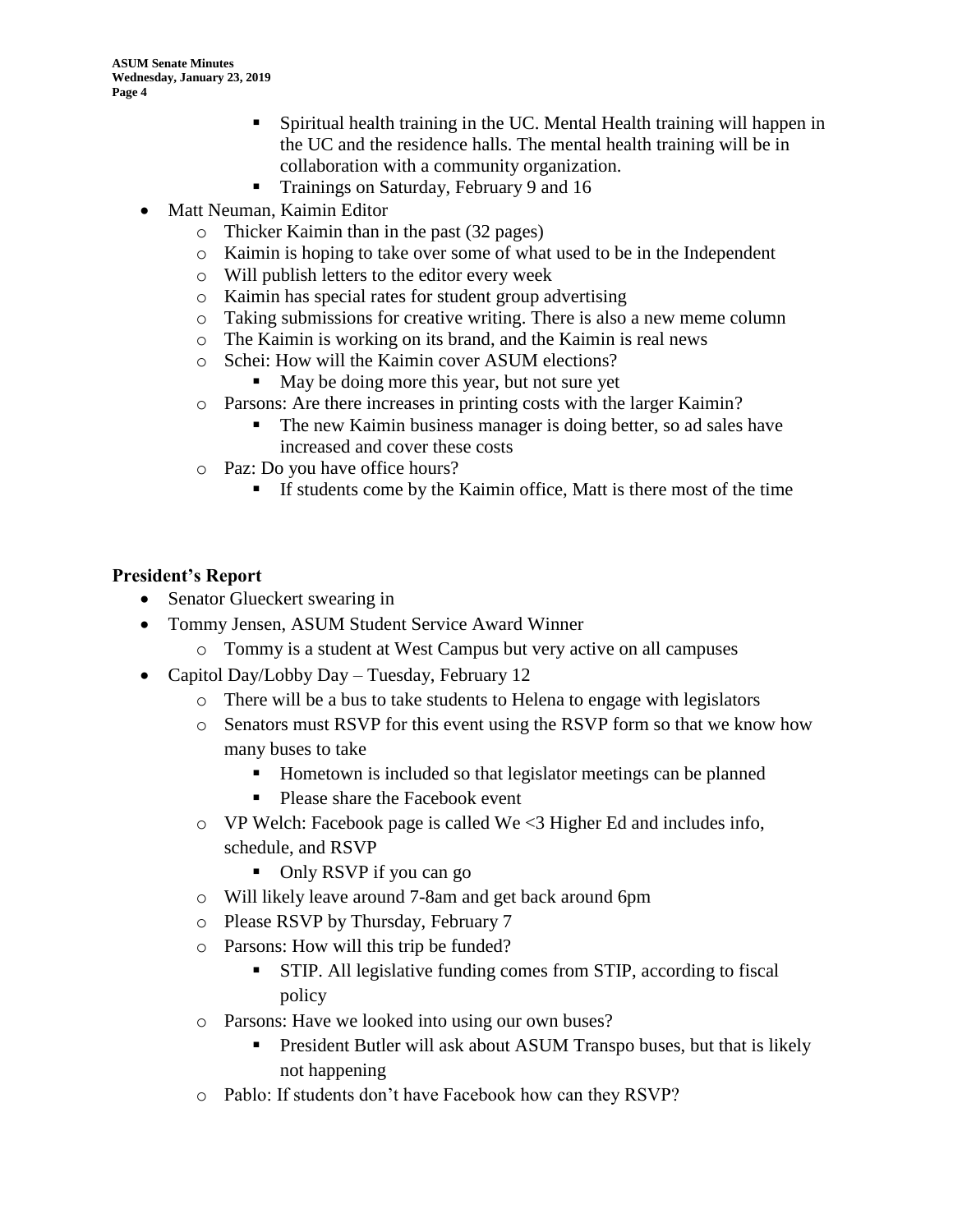- The RSVP is not just on Facebook, but we are using Facebook to spread the link. The link will also be available on the website, etc.
- o Hutchinson: What should we prepare to talk about with legislators?
	- ASUM lobbyist will prepare updated information for this
	- For students that are from Montana, telling your story is important
	- There will be information available in the ASUM office about legislative priorities, and also a discussion on the buses on the way
- o ASUM lobbyist will send out a legislative update to students
- o ASUM is developing its own student email list so we can send our own communications
- o Parsons: Would you talk with KBGA or the Kaimin about advertising?
	- President Butler is looking at options to communicate with students, including these
- o Hutchinson: Are we considering teaming up with residence life to get emails?
	- Not yet, but President Butler will look into it
- o Akmal can help distribute flyers in the residence halls
- o Flanagan: How will we print flyers?
	- SPA and Marketing and outreach, etc will work to print the flyers. They will be distributed after.
- o Parsons: Can we use ASUM marketing to spread political messages?
	- ASUM is allowed to do this via social media, etc. President Butler is working with Cal Reynolds on the guidelines for Campus Communications.

### • Tentative SBA Timeline

- o The change should go on March BOR agenda
	- Materials must be submitted by February 13 to OCHE, and then Tyler Trevor will prepare them
	- Senate will vote on February 6 on the BOR policy and MOU
- o Using the MOU to build wording for BOR policy, because the policy must match the MOU
- o MOU and BOR policy must be approved at the same ASUM meeting
- o Anderson: How will the recent SBA survey affect this timeline?
	- A survey was sent out sometime in the last week, and results will be in by Friday
	- ASUM execs will meet with SBA leadership to discuss the results
- o Parsons: What happens if we don't approve the MOU?
	- Will have to keep working, but this needs to be resolved this semester
- o Hanley: Nothing has been changed in the MOU, so will anything be changed before the next meeting?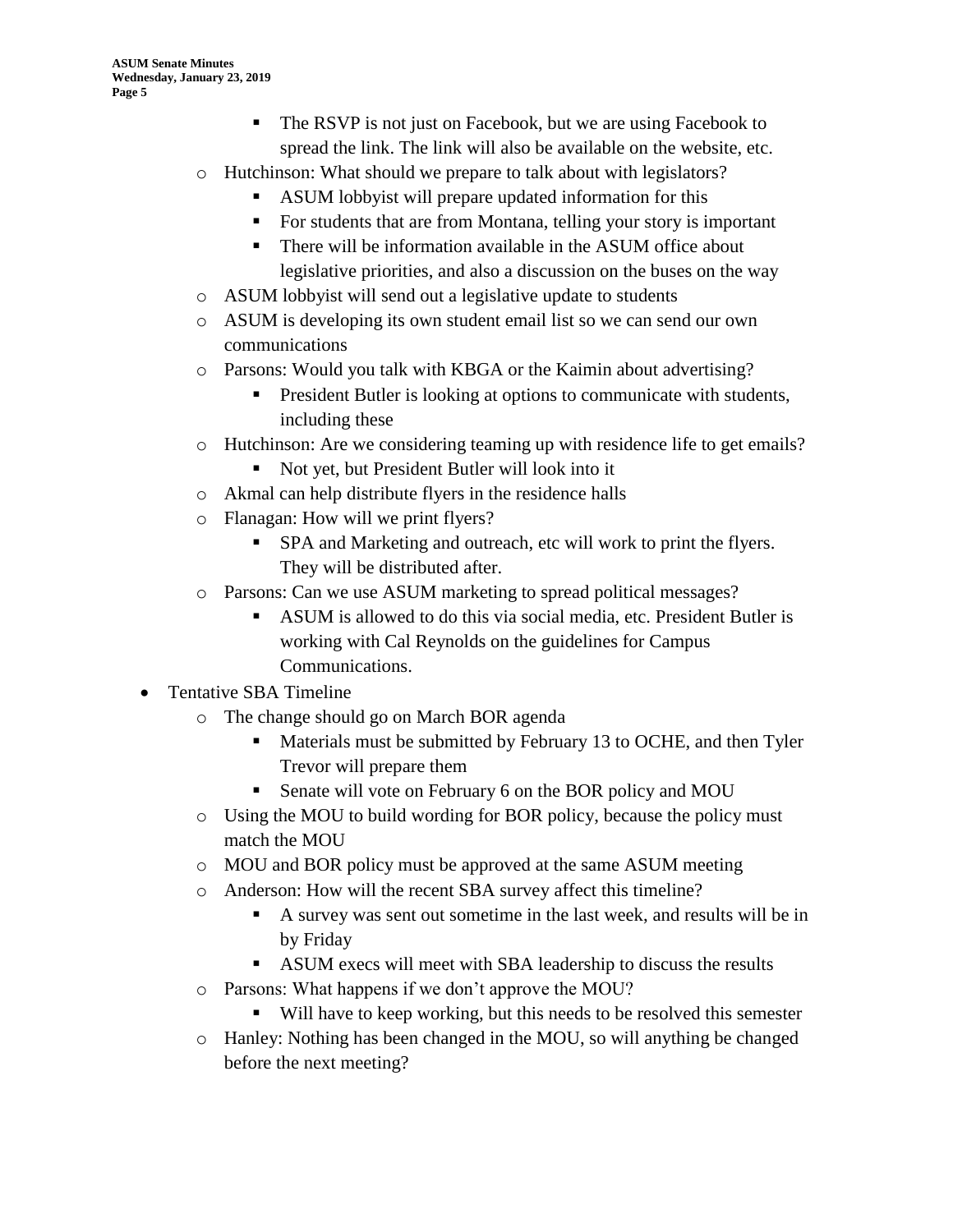- There are no intentions to change the MOU before bringing it forth as an information item next week, but it could happen
- o Parsons wants to see the raw survey data, so that the results are not manipulated
- o Hanley: We invited leadership of law school groups last semester, but only one came. It is important that student group leadership comes to discuss the MOU
- o Parsons: Can we require that those group leaders come before ASUM?
	- $\blacksquare$  No
- Meeting about budgeting model happened earlier this week, discussing performance funding, etc
	- o Butler will return with more information soon
	- o Trends in first-time freshmen, retention, attrition info, etc
- Cabinet is interested in student awareness of some programs
	- o Are students aware of the Four Bear program on campus?
	- o When you signed up for Four Bear, did you do it for early registration or the four year graduation guarantee?
	- o Are you familiar with the late start classes? Are any senators in one?
	- o Parsons: Are they going to send out a poll?
		- Probably not, President Butler wanted to hear about it
		- Linda Shook, Director of UM Summer Programs, has taken a different job. Search committee is staring again
- Interim director of summer programs is looking for student input. President Butler would like some other students to be involved. Contact him to be part of a meeting next week.
- Commencement Regalia
	- o Options:
		- Option A Rental (current)
		- Flanagan: Why aren't they offering a choice of rental or buying?
			- Not sure
		- Option B Purchase program, where students can choose to keep or recycle their regalia
			- Not as high quality
		- Option C Rental program with UM-specific regalia
			- No purchase option, and not as high quality
		- VP Welch likes the look of the UM-specific regalia but wants to maintain accessibility. Cheaper generic options are available, but not with the UM logo
		- Belcher: glad they're looking into regalia changes
		- Schei: How many students want to purchase versus rent?
			- Not sure, this is why we are asking students now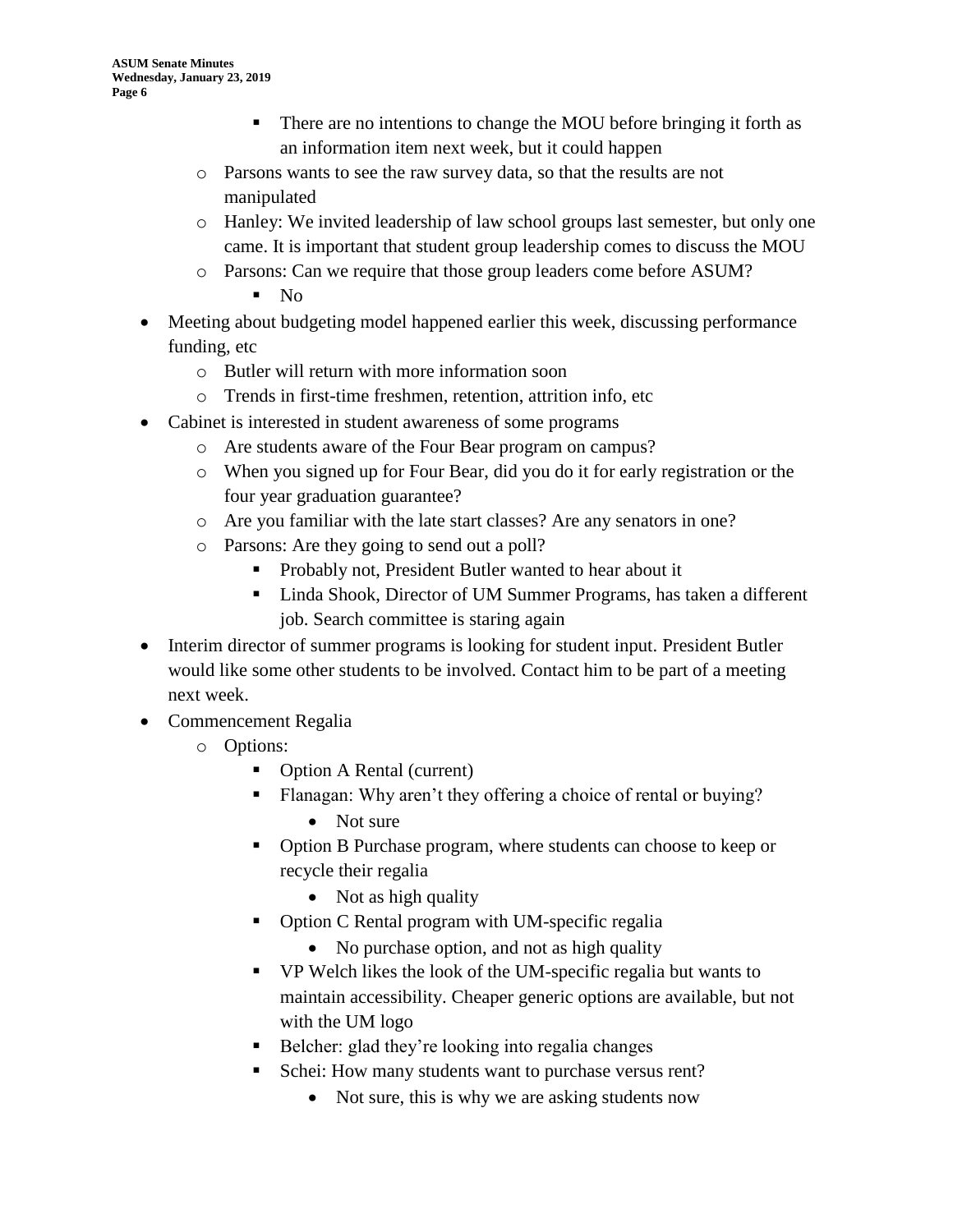- Anderson: With the second options, would graduate and doctoral students get to keep their hoods?
	- Yes. They would rent the full outfit and keep the hood
- Flanagan: How different do the current robes look from ones purchased online?
	- Depends on where people get it from online
- Parsons: Is there any talk about subsidizing rentals or making this free?
	- Rebecca has not discussed this, but President Butler will bring it to her
- Belcher: On Option B, what do students keep?
	- Students can keep the materials or recycle them. There is no price cost if students choose to recycle the robes.
- Anderson: Graduate students were in favor of option B because they can keep their hoods. This is important to graduate students.
- Option B is supported by the largest number of senators

#### **Vice President's Report**

- Committee Updates approved unanimously. VP Welch will send out university committee contact info tomorrow
- Starfish discussion with Renee Scott about dead-naming and improvements to Banner
- Thank you to Senators who wanted to go to Helena, but the roads were unsafe
- In the Senate Drive, there are office hour tasks in the "Helpful Documents" folder
- Mentor list is in the Helpful Documents folder also
	- o VP Welch will send introductory emails tomorrow to mentors and mentees
	- o Inform her ASAP if you want to change
- ASUM has an impressive number of students at large this year
	- o Information on the website if more students are interested
	- SB20-18/19: Resolution Establishing the Jane Doe Ad Hoc Committee
		- o Senator Pease gave her authorship, which can be provided by subpoena. Senator Anderson gave her authorship.
		- o The make up of ad hoc committees is determined by the Vice President
		- o Schei: Line 31 and 32 say "needs that are not being met." What do the authors mean by that, since every survivor's needs are different?
			- The committee will talk with survivors are about their needs and what needs are shared. Committee hopes to present initiatives.
		- o Belcher: What would Sen Anderson like to see changed about mandatory reporting?
			- Mandatory reporting keeps people from being able to share their stories
			- Doesn't believe that events from the past should be reported to Main Hall
			- It's important for their education that students can share their stories, and this reporting disrupts that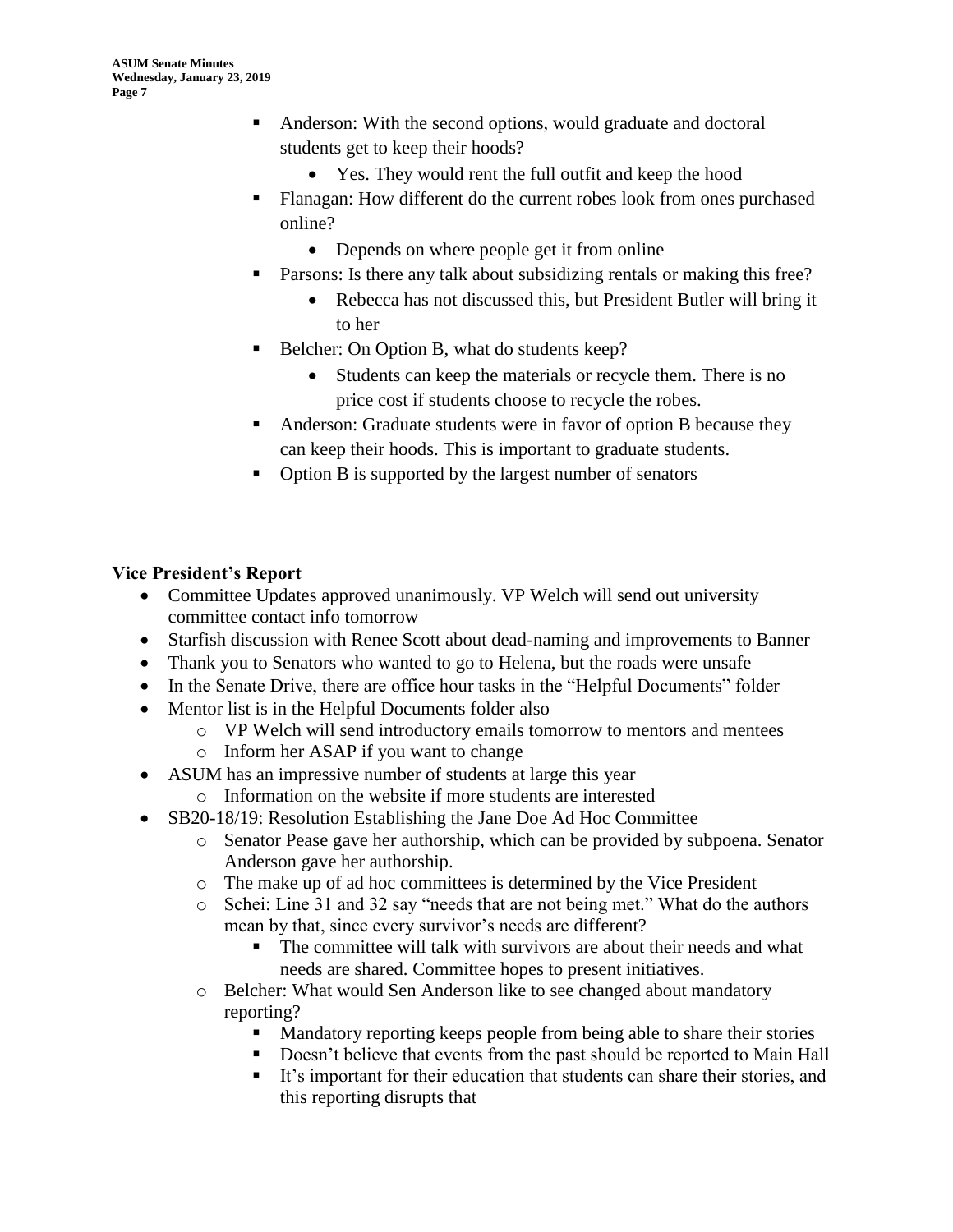- o Grewell: Why did the authors decide to name the committee "Jane Doe"?
	- Jane Doe is the name given to women who report, and felt that this alias was the most universal
- o Paz: This resolution is coming at a very important time, both in the University and the focus on missing and murdered native women. Statistics about violence are especially high for native women.
- o Hutchinson: Who gets reported to in mandatory reporting?
	- Any university employee (faculty and staff) and students in positions of power are mandatory reporters. This is reported to the Title IX office, but after that, Sen Anderson is not sure where the information goes.
- o Anderson: Motion to amend line 5, 27, 29 to Jane/John Doe instead of Jane Doe
	- Grewell suggests changing it to J. Doe
	- Motion withdrawn
- o Miranda: Is there a way to keep the University responsible for what they have failed to do?
	- A committee with student voices is a good way to start. This will help but the issue on the radar.
- o Koch: Motion to change lines 2, 27, 9 to J. Doe. Discussion called.
	- Jane is gender specific and J. will be more inclusive to all survivors can come forward
	- Powell: J. is more confusing, people won't know what it stands for. People reading this may try to find any problems they can, including this.
	- **EXECUTE:** Miranda: Our culture sees women as the only victims of assault, so Jane is more
	- **•** Belcher: Trans and nonbinary people are sexually assaulted at higher rates, and we should try to be inclusive
	- Senator Brown would like it noted that he left the room at this time
- o President Butler notes that there are currently mandatory reporters in the room for the discussion
- o Parsons: What will the makeup of the committee be, given its sensitive content?
	- VP Welch: Chair is Sen Pease and Vice Chari Sen Anderson, and VP Welch would meet individually with interested members
- o Schei: Why isn't the Director of Greek Life not included in the send-to line?
	- **•** Pease has spoken with her in the past, and did not think of the Director of **Athletics**
- o President Butler motion to amend line 39 to change to Chris Croft, Detective, UMPD. Called friendly.
- o Paz: What will be the role of survivors and this committee?
	- It is important to connect survivors, and this committee can help with this. Those relationships can be very helpful.
- o Paz: Have the authors considered including a counselor from Curry on this committee? It might help to have someone trained.
- o Woody: What is the benefit or initial purpose of having mandatory reporting? ■ Mandatory reporting can help get initial resources
- o Akmal: Move to amend line 39 to add Kent Haslam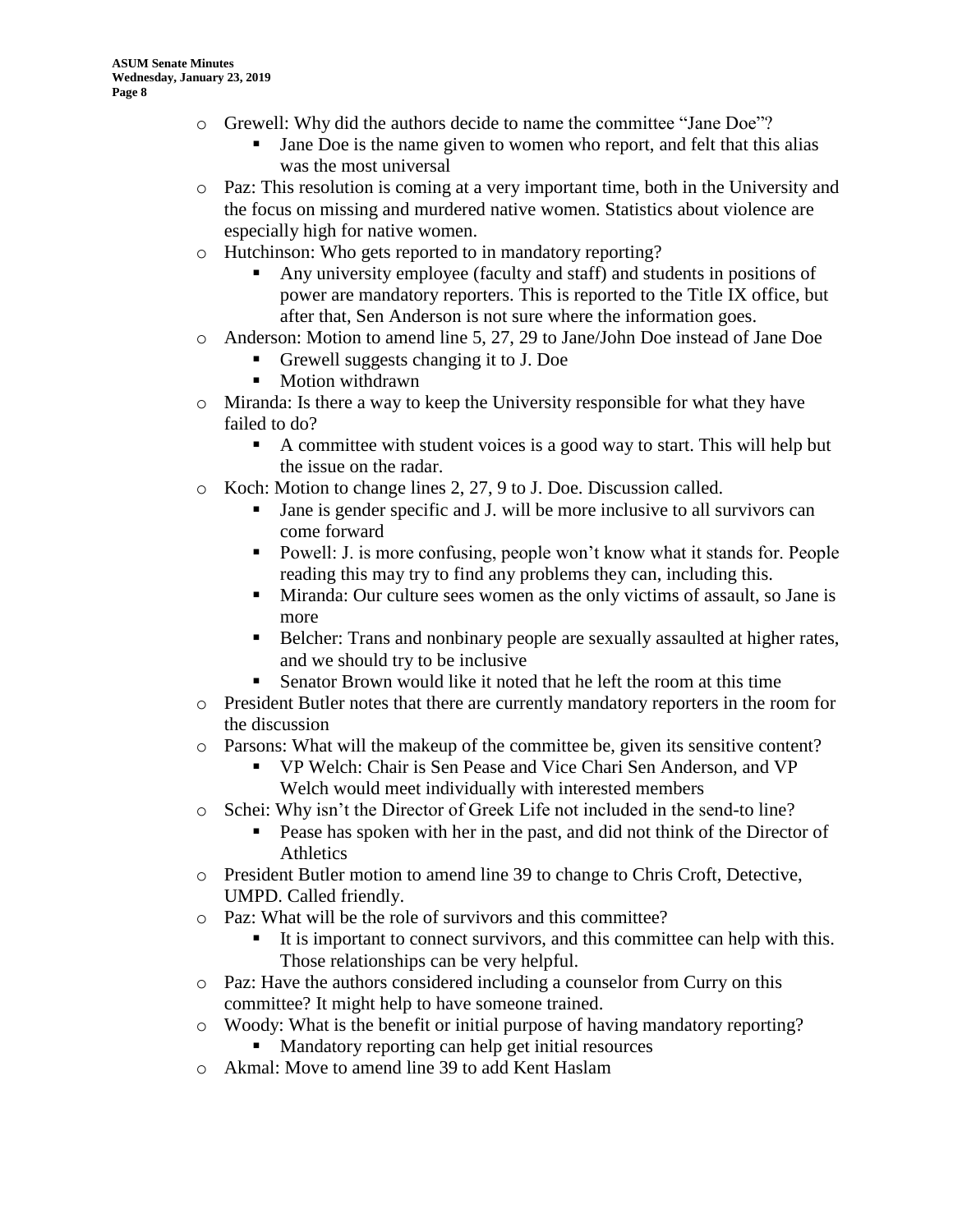- Schei: The Athletic Director needs to be aware that this is a problem in his area too
- Miranda: If Lacey Zinke does not want to be part of the conversation, is there a way that we can talk to the leadership in sororities and fraternities?
	- VP Welch: We have not reached out to her about this resolution
	- Amendment passes
- o Parsons: Amend line 39 to add Lucy France, UM General Counsel
- o President Butler: There isn't much guidance on ad hoc committees, and this resolution is an appropriate use of ad hoc committees. Wants dedicated students to serve. Supports the resolution.
- o Pease moves to amend line 40 to include Panhellenic President Tori Koch. Friendly.
- o Anderson moves to amend line 40 to include Erinn Guzik, Student Conduct Officer. Friendly.
- o Parsons: Would it be appropriate to include Lacey Zinke in this resolution?
	- Pease: It might be appropriate but doesn't feel that she is open to productive conversations
- o Flanagan: How does VP Welch want prospective members to get involved?
	- If the resolution passes, email VP Welch with an explanation of why you want to serve on the committee. She would also like to meet individually.
- o Grewell: This is a good opportunity to discuss the resolution with our mentees. She will discuss this with her mentee, Kent Haslam, and thinks it's important.
- o Parsons: Move to amend line 41 to include Lacey Zinke, FSI Director
	- Regardless of us thinking she will be receptive, this should be brought to her attention
	- Amendment passes
- o The motion passes 25-0-2.

#### **Business Manager's Report**

**Zero-Base Carryover: \$207,722.64 S.T.I.P.: \$206,353.47 (\$202,987.48) Union Emergency: \$6,195 Special Allocation: \$12,050.32 (\$10,497.32) Spring Travel: \$23,817.45**

- Forestry Student Association. Request for \$3,053.23.
	- o Hanley: This is a very large proportion of the special allocation account. The B and F suggestion is for 1 day of fire truck presence.
	- o Corkish: You allocated enough for 1 day, but it's a 2 day event. Why was that?
		- We felt that 2 days was too large of an allocation, but 1 day was a more appropriate amount
	- o Parsons: If they don't receive funding for this, will it affect whether or not the event happens?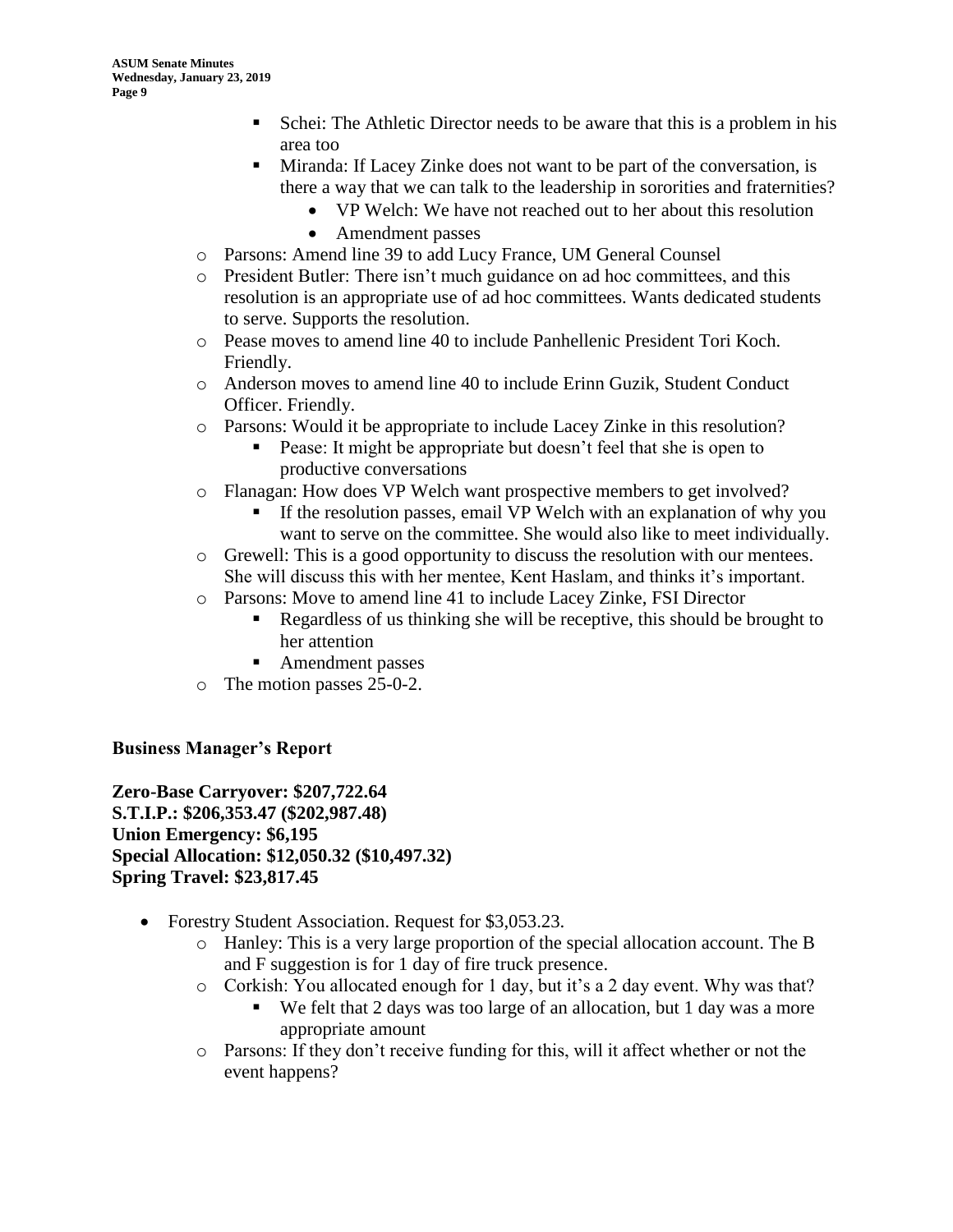- BM Schafer: Based on the stage of the event, it seems unlikely that it would be canceled
- o Paz: Does this qualify for a STIP request?
	- No, because it is specifically for an event. Also, we cannot discriminate based on outside resources, according to fiscal policy
- o Request approved for \$1,153.
- Intervarsity. Request for \$6,850.
	- o Hanley: The largest request is for honorariums, which B and F typically does not fund because it is hard to define a standard. The other items seemed more important for the event to happen.
	- o Belcher: This amount for honorariums is extremely high, but the event is important. Would like to increase the allocation.
	- o Schei: Why did they have outside speakers come in when we have cheaper speakers in the area?
		- The information in the cover letter is what's available.
	- o Corkish: Move to add \$500 to line item 621.
		- The speakers are an important part of the event, so it would be good to motivate them to come.
		- Hanley: Would be ok with increasing the amount, but not in this line item. Board usually focuses on catering and printing over honorarium.
		- Belcher: Personally opposed to funding honorariums. Senators have been very opposed to even funding student employees, so it would be inappropriate to pay an outside individual for a single event. Would only support an increase in the printing section.
		- Hanley: If we allocate \$500 for speakers, the group might choose to spend it on something different.
		- Hiett: This senate can make a decision on whatever it wants that is within the bylaws, we are not beholden to to previous senates.
		- Belcher: If we give them money in a specific code, what would be the procedure to change the code?
			- BM Schafer: A line item change request. But ASUM can't give gifts, so honorarium should technically be under contracted services. She believes lodging and travel funds should go to students.
		- Hutchinson: Can ASUM rearrange funds to different line items?
			- We can add to different line items, but this line item is correct
		- Paz: Did the board take into account that multiple student groups are involved with this? Would we have funded more if the groups had requested separately?
			- Hanley: The board did note that several groups were involved.
		- Flanagan: Is there a way we can make a specific allocation for just speaker travel and lodging, so they can't use it on anything else?
			- No, they can spend it on anything within the line item we allocate it to
		- Corkish: Can they use funds as an honorarium, as specified in our bylaws?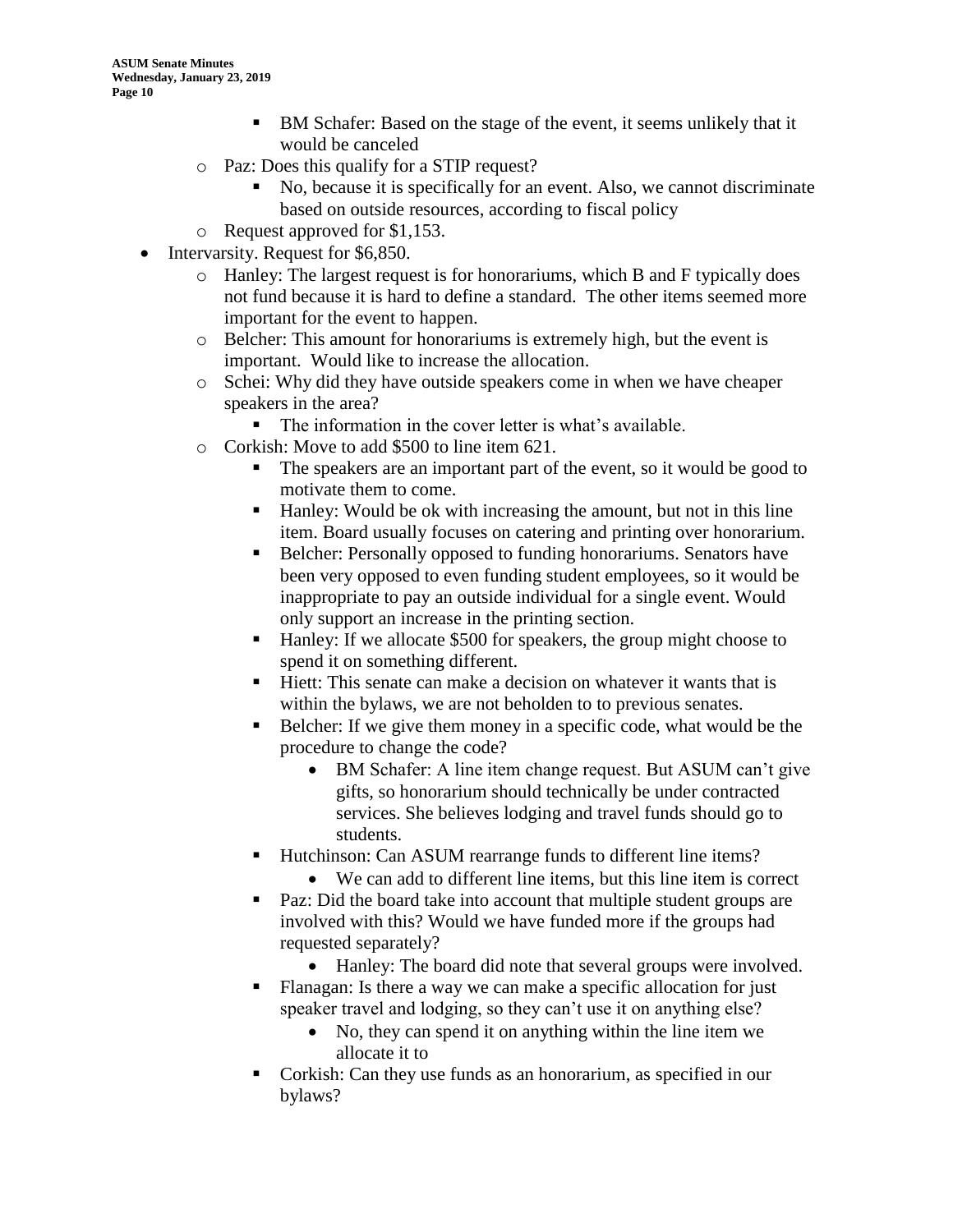- BM Schafer: It's not in our bylaws, but it is state policy, which we must also follow.
- They can file paperwork to give honorariums as income and not as a gift
- Hutchinson: Can we tell them about the situation and have them rerequest?
	- The timeline is too short, so this needs to happen at this meeting The motion fails.
- o Anderson: Motion to increase line item 623 by \$1100
	- This event is important, and getting the word out is one of the most difficult things for student groups
	- Nelson: The event is important, but this amount is too much. There are other advertising options.
	- Parsons: This increase would represent a large proportion of the special allocation account.
	- Schei: This event is trying to also reach the Missoula community, so advertising costs will be higher.
	- President Butler: This is far too much money. Would like more specific information about advertising plans.
	- Akmal: The event is important but this is too much. Would support a smaller amount.
	- Belcher: Move to amend, to fund line item 623 at \$600.
		- Advertising is important but this was too much.
		- Amendment to the amendment passes.
	- Motion passes. Line item 623 is funded at \$600.
	- o Flanagan: Could lack of funding be an issue for the event?
		- They addressed this during public comment.
- o The motion passes unanimously. Request funded at \$900.
- Intervarsity STIP Request. Request for \$2769.96. B and F suggested \$2769.99.
	- o The last time this group purchased this equipment, it lasted 20 years.
		- o Hanley: Motion to amend to fund in \$2770.
		- o Motion passes unanimously. Request is funded at \$2770.
- UMATSA STIP request. Request for \$596, B and F suggests \$596.
	- o Motion passes unanimously. Request is approved for \$596.
- If you have a conflict with formal lobbying and final budgeting, you must send an email to both BM Schafer and VP Welch in order for them to be excused.
	- o Formal Lobbying is February 11, 13, 14, and 15, from 5pm to 10pm.
	- $\circ$  Final budgeting is Feb 23<sup>rd</sup> and 24<sup>th</sup> from 8 am to 8 pm.

### **Committee Reports**

- a. Flanagan: Website committee met to discuss changes. New Senator bios and removing old senators. Updated committee info. If people have other suggestions, contact him.
	- i. New Senators will be contacted today by Johnston.
	- ii. Akmal: Current senator profiles will be updated, also.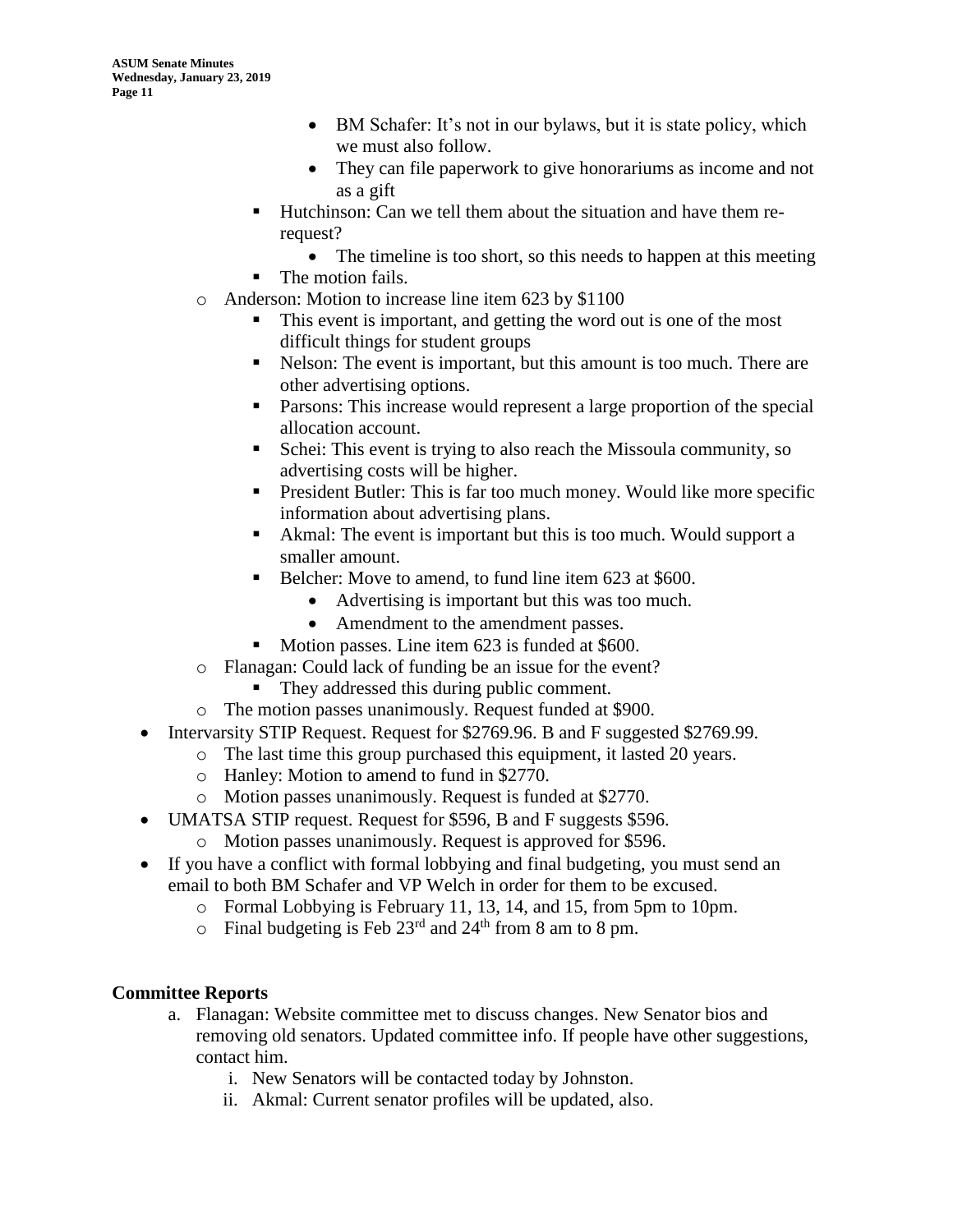- b. Koch: Marketing and Outreach will meet Mondays at 3. Housing will meet Feb 1 at 11:30am.
- c. Parsons: Legal will meet Friday at 2:30 in ASUM conference room. ASCRC met, Gen Ed didn't. Everything is getting delayed.
- d. Anderson: GPSC will meet next week. Childcare will meet next week. Child care will meet with Foundation tomorrow. Will see Cathy Cole tomorrow.
- e. Hanley: R and A met to discuss SB 21. Considered potential bylaw changes. Transportation will meet Friday at 1. Budget committee discussed performance funding in the MUS.
	- i. Performance funding: institutions compete with their past year's performance to get performance funding. If you improve year to year, you get performance funding. Retention at UM is one of the lowest categories.
	- ii. Flanagan: Did you discuss the change from formula funding to performance funding?
		- 1. Didn't really discuss the changes in the committee
- f. Gregory: Motion to approve Climate Response Club, Catholic Campus Ministry, UM Arts, Global Grizzlies, and Grizzly Christian Fellowship as student groups. Motion passes unanimously.
- g. Hiett: Elections will meet tomorrow at 7:30am. Dates are almost finalized. Petition resolution is in progress. App beta testing happening soon. Orientation steering committee still has not met yet, but the rest of the committee is moving forward on planning.
- h. Belcher: SPA met Sunday and detailed information is available in the Drive. They are looking at a few bills. Online Program Management committee:
	- i. RFP issued Dec 21
	- ii. Jan 9: companies asked questions, deadline for written questions
	- iii. Jan 16: written responses to questions posted
	- iv. Feb 6: Responses to RFP due
	- v. Feb 22: committee will review applications and give offers
	- vi. March 15: interviews and product demonstrations
	- vii. Candidate picked after that
	- viii. Haven't discussed fees but will bring it up at the next meeting
- i. Parsons: Mentorship with Lucy France will now have weekly meetings. Going to discuss risk management across campus.
- j. Milton: BMAC has 3 SALs and they are all nontraditional students. Will meet every other Friday at 4:30 in Rm 201 at River Campus of MC

#### **Unfinished Business**

- SB21-18/19: Resolution Defining the Student-at-Large
	- o Milton: Article 7 of the Constitution references Article 1 which, mentions student activity fee paying student. Doesn't think those students should be barred from serving as SALs, even if they can't serve as senators.
	- o Corkish: Good clarification that SALs are not representing the full student body
	- o BM Schafer: Online students taking 7 or more credits also pay the student activity fee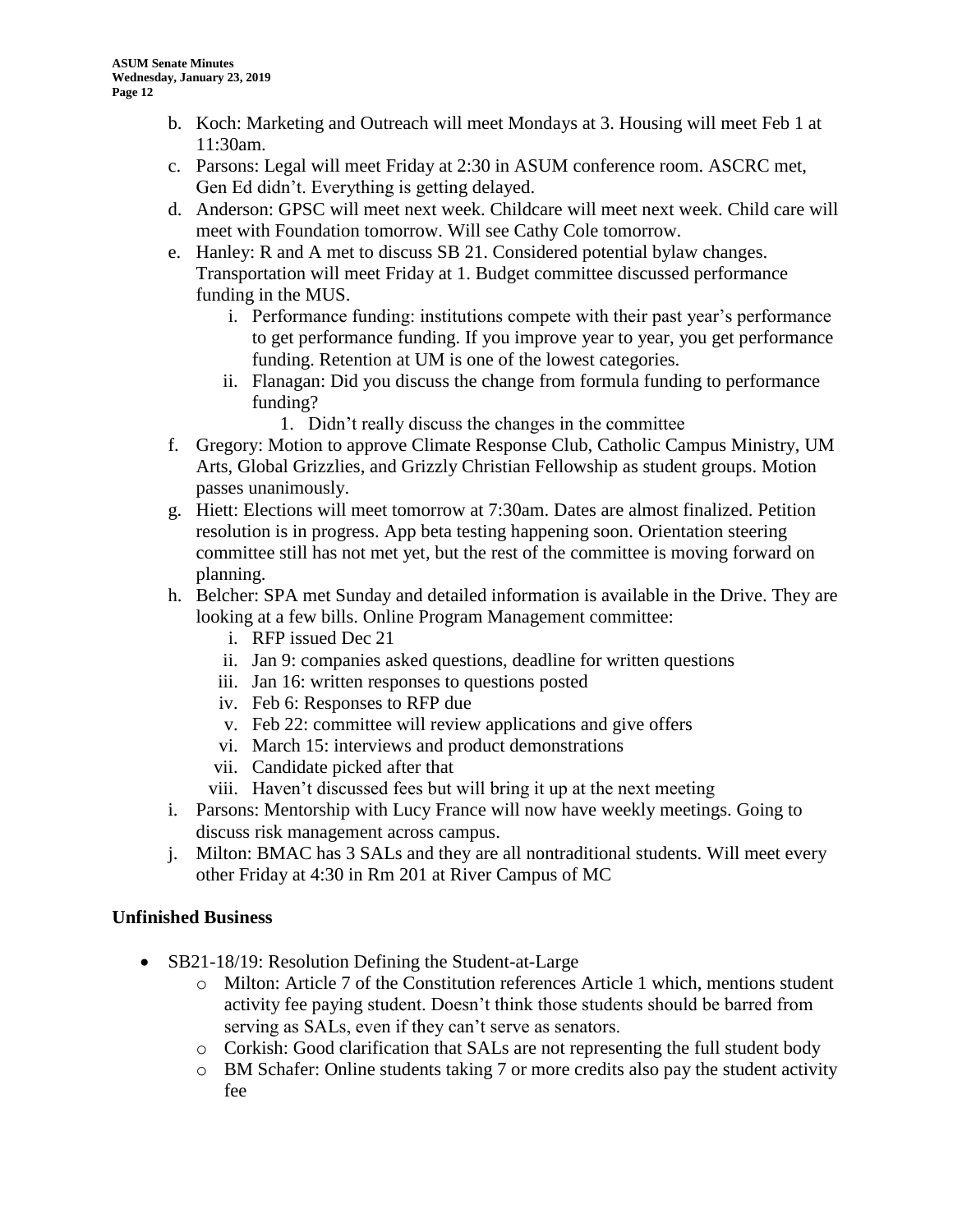- o Hiett: Doesn't like the word representative in line 24
- o President Butler: Any student taking 1 or more credit can vote in ASUM elections, but must take 7 or more to hold elected positions
- o Hanley: SALs are voting members on committees, so wanted them to meet some of the requirements
- o Milton: part-time students don't pay the fee and should still be allowed to serve as SALs
- o Belcher: Motion to amend line 23 to change student representative to committee member. Friendly.
- o President Butler: concerned that this is going in the wrong section of the Bylaws.
	- Hanley: Definitions seemed like the best place for this place. In other governing documents, responsibilities are included in definitions.
- o Hiett: Motion to strike committee member in line 24 and replace with "student on an ASUM or University committee"
	- Committee member didn't specify student, but this does
	- Anderson: This doesn't quite work with GPSC, because some university committees have space for non-ASUM students
	- Hanley: These members must be student per the other requirements, so committee member refers to students
	- Anderson: Move to amend the amendment to say "student"
		- By removing the ASUM committee part, this shows that any student can do it, which fits both the CBA and ASUM
		- Grewell: This means that any student is an SAL. Membership on a committee is necessary for the definition.
		- Hanley: prefers student committee member
		- Amendment to the amendment fails
	- Akmal: Amend the amendment to say "student committee member." Passes unanimously.
- o Milton: Motion to strike lines 28-30, which defines an SAL as meeting the requirements of ASUM Constitution Article 7.
	- If ASUM and the VP appoint someone, they deem that person qualified. That should be enough.
	- Hanley: Do you support the requirement of an SAL are to be enrolled in just 1 credit?
		- Yes, ok with that. These SALs are also approved by the VP and senate.
- o Akmal: Add to line 28 "An SAL must be taking at least 1 credit at either UM or Missoula College"
	- Hanley: This leaves out Bitterroot College
	- Grewell: Amend line 28 to add Bitterroot College
	- Application for an SAL also requires that they are a student. The app filters out non-students
	- Parsons: Is a 1credit requirement necessary for the definition of a student? Nothing less is considered a student.
	- Woody: The 1 credit definition is important because of the different requirements for other things.